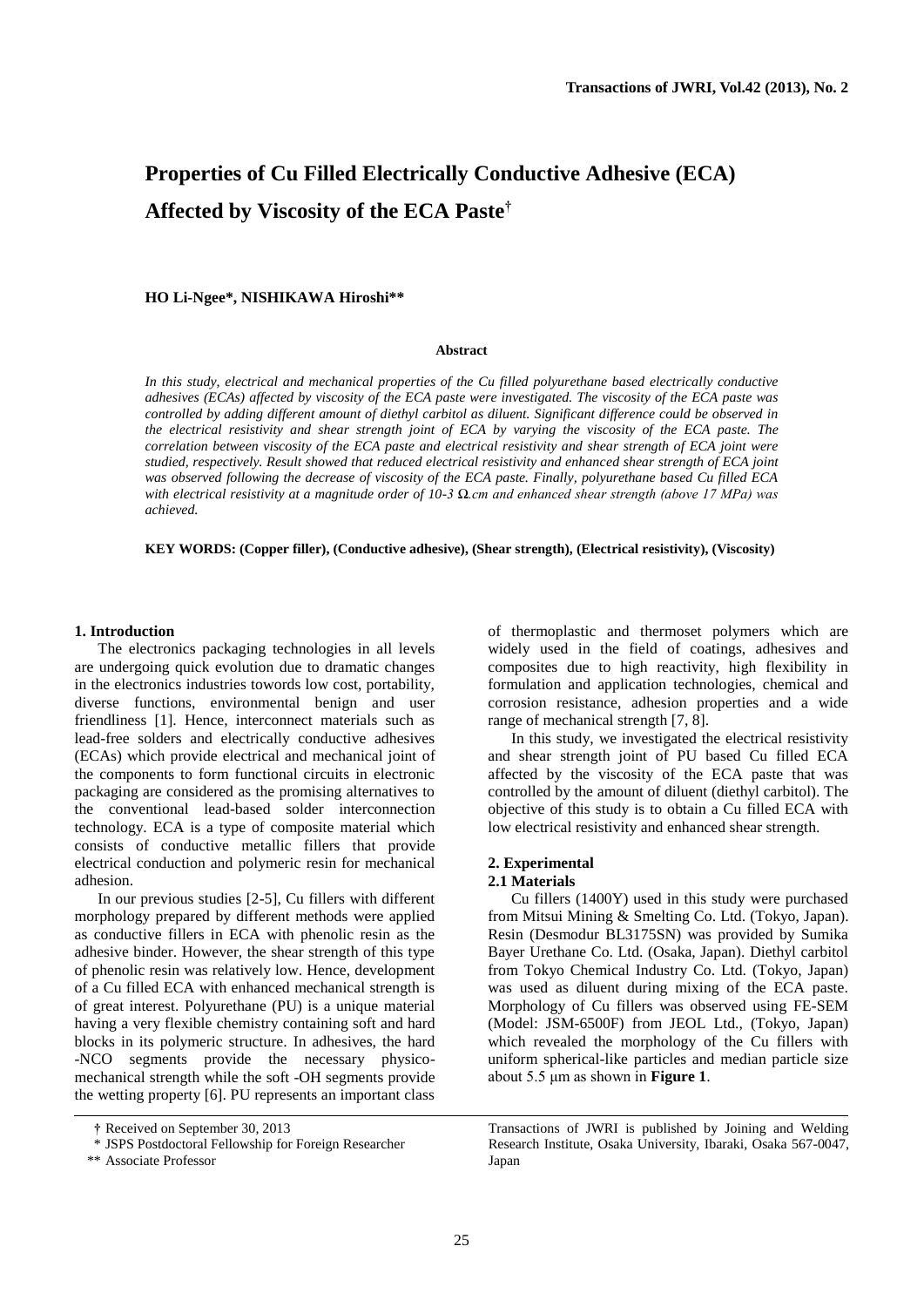

Fig. 1 SEM image of Cu filler used in this study.



**Fig. 2** Schematic diagram of FR-4 for electrical resistance measurement of ECA.

#### **2.2 Fabrication and characterization of ECA paste**

To fabricate ECA paste, Cu fillers of 80 mass % were mixed with resin, diluent (diethyl carbitol) and ethylene glycol in an agate mortar. It was then mixed and defoamed in a hybrid planetary centrifugal mixer (Model: ARE 250) from Thinky Corp. (Osaka, Japan). As a control sample, ECA paste without diluent was prepared which was assigned as ECA 0. ECAs prepared with different amount of diluent in this study were shown in Table 1. Rheological property of each ECA paste was evaluated by using a cone-plate rotary rheometer (Haake, Model: RheoStress 6000) from Thermo Fisher Scientific Inc. (Yokohama, Japan). The diameter of the cone-plate was 20 mm and the measurement temperature was 20°C. The gap between the plate and cone was set at 0.052 mm.

#### **2.3 Evaluation of as cured ECAs**

A standard size of 50 x 95 mm flame retardant (FR-4) board with copper pads at both ends was used to measure the electrical resistivity of ECA. Two parallel strips of cellophane tape were placed apart along the length of 95 mm of the FR-4 board. Then, another two strips of the tape were placed perpendicular to the parallel strips in order to create a test specimen opening with 25 mm length and 5 mm width. The ECA paste was then spread on the specimen opening to create a uniform thin film of ECA. A total of 5 specimens were prepared on a single FR-4 board for each ECA sample as shown in **figure 2**. It was then placed into a convection oven and preheated at 80°C for 20 min followed by curing at 140°C for 30 min. After curing, it was allowed to cool to room temperature. The electrical resistance of the ECAs was measured from the ends of the pattern using Nanovoltmeter (Model:



**Fig. 3** Schematic diagram of Cu/Cu joint specimens for shear test.



**Fig. 4** Effect of diluent on the electrical resistivity of ECAs in this study.

2182A) and Precision Current Source (Model: 6220) from Keithley Instruments Inc. (Tokyo, Japan), with a four-point probe method. The thickness of the cured ECA samples on the FR-4 board was measured by using a charge-coupled device (CCD) laser displacement sensor (Model: LK-G Series) from Keyence Corp. (Osaka, Japan) together with software MAP-3D from COMS Corp. (Hyogo, Japan). The electrical resistivity (ρ) of the ECA was calculated using the following equation:

$$
\rho = (t \times w) / l \times R \tag{1}
$$

where *R* is the electrical resistance and *t*, *w*, and *l* are the thickness, width and length of the ECA sample, respectively.

 Shear strength of the ECAs was evaluated by using Cu/Cu joint specimens as shown in **figure 3**. The shear rate and shear height of the jig was set at 1.0 mm/min and 300 μm, respectively. The shear tester instrument (Model: STR-1000) used was from Rhesca Corp. (Tokyo, Japan).

## **3. Results and Discussions**

#### **3.1 Electrical Resistivity and Shear Strength of ECAs**

**Figure 4** shows the effects of different amount of diluent on the electrical properties of ECAs. For ECA prepared without diluent, electrical resistivity of ECA 0 showed significant high resistivity at the magnitude order range of  $10^{-2}$  Ω.cm. However, with addition of diluent at mass ratio of resin : diluent : 10 : 1, almost two times of reduced electrical resistivity could be observed in ECA 1 (3.0 x  $10^{-2}$  Q,cm) compared to that of the ECA 0 (5.9 x  $10^{-2}$  Ω.cm). When the amount of diluent increased up to mass ratio of resin : diluent : 10 : 3, ECA 3 showed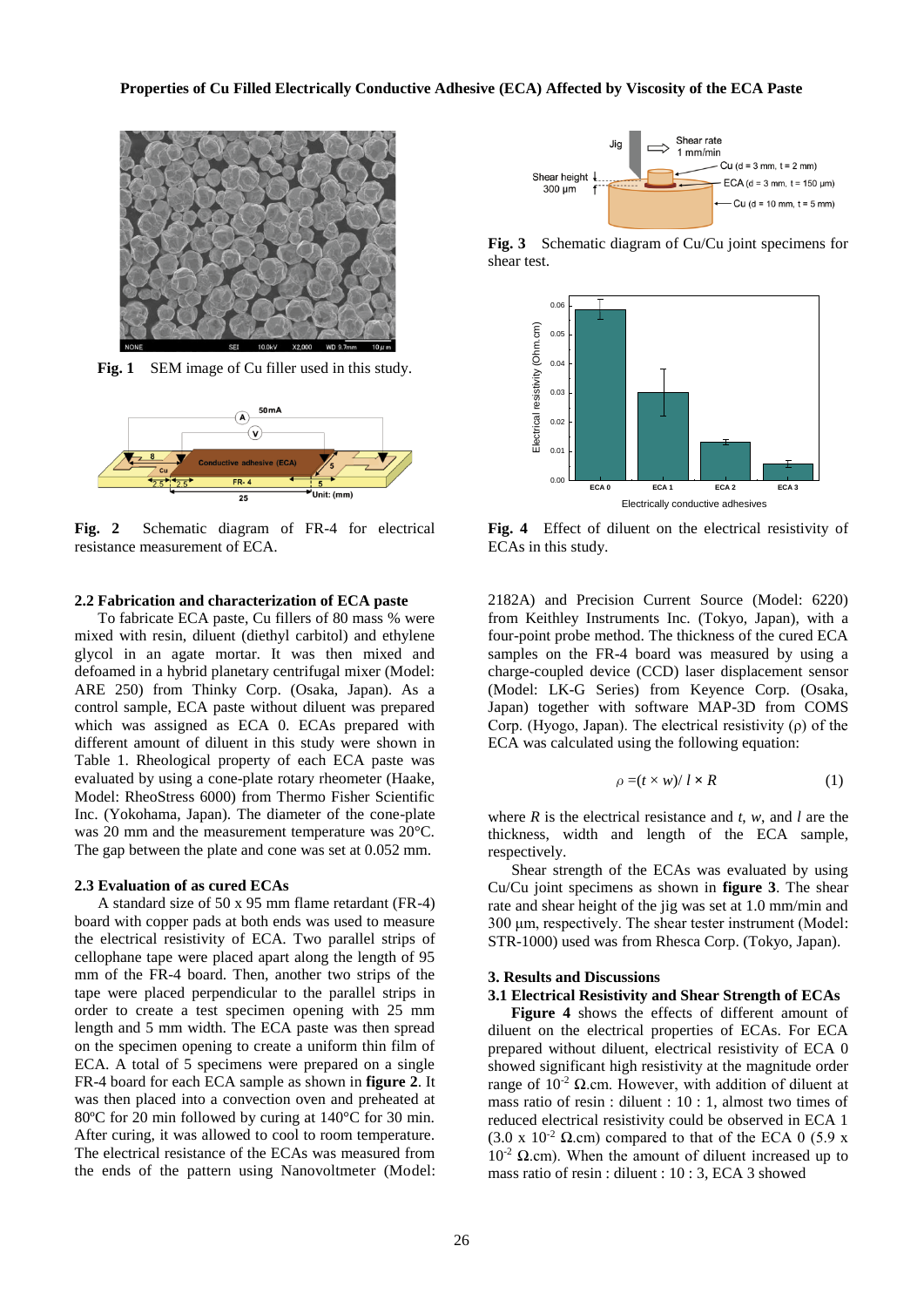

**Fig. 5** Effect of diluent on the shear strength of ECA joint in this study.



**Fig. 6** Correlation between electrical resistivity of ECA and viscosity of ECA paste affected by amount of diluent in this study.

electrical resistivity at the magnitude order of  $10^{-3}$   $\Omega$ .cm (5.7 x  $10^{-3}$  Q.cm) which is almost 10 times lower than that of the ECA 0. This revealed that addition of diluent had significantly enhanced the electrical conductivity of the ECAs.

Besides electrical resistivity, ECAs were evaluated through shear strength of ECA joint as shown in **figure 5**. Apparently, lowest shear strength could be found in the ECA prepared without diluent (ECA 0) which was about 9.0 MPa. With addition of diluent, ECA 1 and ECA 2 showed increased shear strength at 13.9 and 13.8 MPa, respectively, which was about 1.5 times compared to that of the ECA 0. By further increasing the amount of diluent, enhanced shear strength was shown in ECA 3 which was above 17 MPa. This indicated that amount of diluent played an important role in the shear strength of ECA joint in this study.

# **3.2 Effect of viscosity of ECA paste on electrical resistivity and shear strength**

In order to investigate the correlation between viscosity of ECA paste on electrical resistivity of ECAs in this study, relationship of electrical resistivity of ECA and viscosity of ECA paste at shear rate of 80 s-1 is



**Fig. 7** Correlation between shear strength of ECA joint and viscosity of ECA paste at shear rate of 80 s-1 affected by amount of diluent in this study.

depicted in **figure 6**. Significantly, the paste of ECA 0 prepared without diluent showed highest viscosity among the ECAs paste prepared in this study. With addition of diluent, reduced viscosity could be observed. It is interesting to find that the trend of electrical resistivity of the ECA was very similar to that of the viscosity of the ECA paste. Electrical resistivity of the ECA decreased following the reduction of viscosity of the respective ECA paste from ECA 0 to ECA 3. The paste of ECA 0 that showed highest viscosity possessed highest electrical resistivity. This may be due to the low viscosity of the ECA paste yielding low surface tension which leads to better surface wetting of Cu fillers inside the polymer matrices [9]. Thus, relatively low electrical resistivity could be found in ECA with ECA paste at low viscosity. This indicated that the amount of diluent has pronounced effect on the electrical resistivity of ECA in this study.

Besides electrical resistivity, correlation between viscosity of ECA paste and shear strength of ECA joint was also investigated. **Figure 7** shows the correlation between shear strength of ECA joint and viscosity of ECA paste at shear rate of 80 s-1. Contrary to electrical resistivity, shear strength of the ECA joint showed the exact opposite trend to the viscosity of ECA paste. Shear strength of ECA joint enhanced with reduced viscosity of ECA paste. Shear strength of ECA joint improved with reduced viscosity of ECA paste as having good adherence behavior is a solid-like behavior with a low elasticity to obtain a good adhesion [10]. Apparently, highest viscosity in the paste of ECA 0 yielded lowest shear strength of ECA joint. Shear strength of the ECA joint increased significantly (about 1.5 times) when viscosity of the ECA paste decreased drastically from ECA 0 to ECA 1. Besides, it is obvious that highest shear strength above 17 MPa was found in ECA 3 with the lowest viscosity in the ECA paste. This could be due to the low viscosity of ECA 3 paste improving wetting of the surface of Cu substrates used in the shear test. Hence, this enhanced resin wetting contact angles and wetting tension, results in better physical adhesion of resin to the